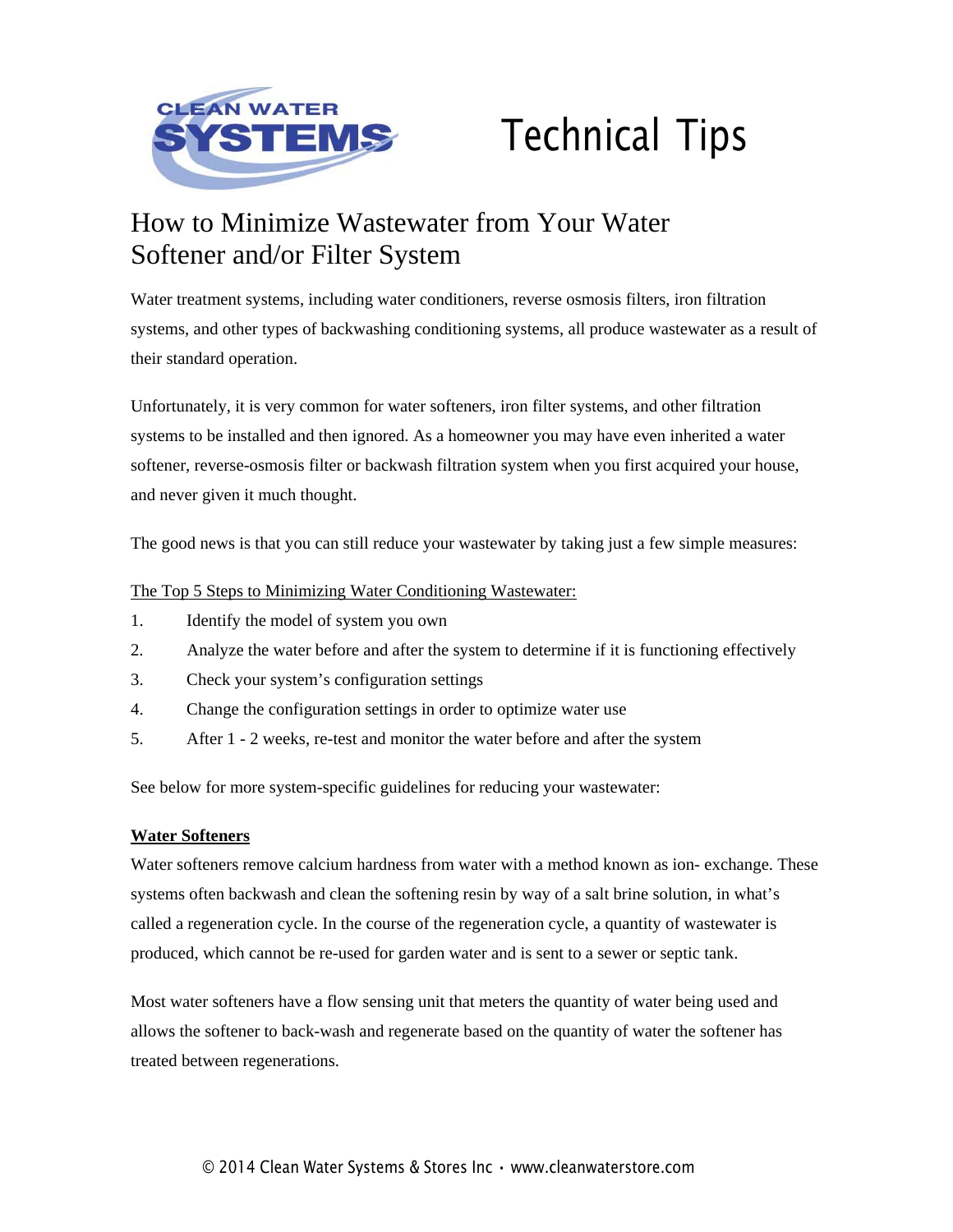How to Minimize Water Softener Wastewater

- Check hardness levels before and water softener
- Check to see the number of gallons (or days if it is a time-clock type control) between regeneration cycles that the softener is currently set to regenerate
- Determine how many pounds of salt, for each cubic foot of resin, the conditioner is currently set to use for every regeneration
- Modify the settings to allow for more days between regeneration cycles Adjust the lbs of rock salt used, if greater than 9 lbs of salt per cubic foot
- Monitor water softener and on the day before the regeneration, and verify that the water continues to be softened to make sure the settings have not been too aggressive.

## **Iron Filters and Other Backwashing Filter Systems**

Virtually all iron filters, carbon backwash filters, acid neutralizer filters, and turbidity filters use some water to periodically backwash and rinse out the filter media inside the system. Just like water softeners, these filter systems can backwash depending on the amount of water used, or they may have simple time clock controls that backwash according to the day of the week, and/or days or weeks between backwashes.

#### How to Decrease Backwash Filter Wastewater

- Analyze water both before and after system (for pH, iron, sediment etc) Check to see how many gallons (or days if a time clock type filter) between regeneration cycles the filter system is currently set to backwash
- Determine how long the particular backwash and rinse cycles are set for.
- Modify the settings to allow for more gallons or days in between backwash cycles. Adjust the number of minutes the backwash and rinse cycles are set for. Set for the minimum number of minutes advised by the manufacturer. Typically this will be 6-8 minutes for backwash and 4-6 minutes for rinse cycle.
- Monitor, filter, and test the water frequently, both before and after the filtration system, and on the day before a backwash.
- Look for changes in water quality and/or a reduction in water pressure, which may signify fouling of the filter media due to inadequate backwashing.
- Do not make big reductions in time or days between cycles. Start by reducing it by 10 or 20 percent in order to avoid fouling your filter media.